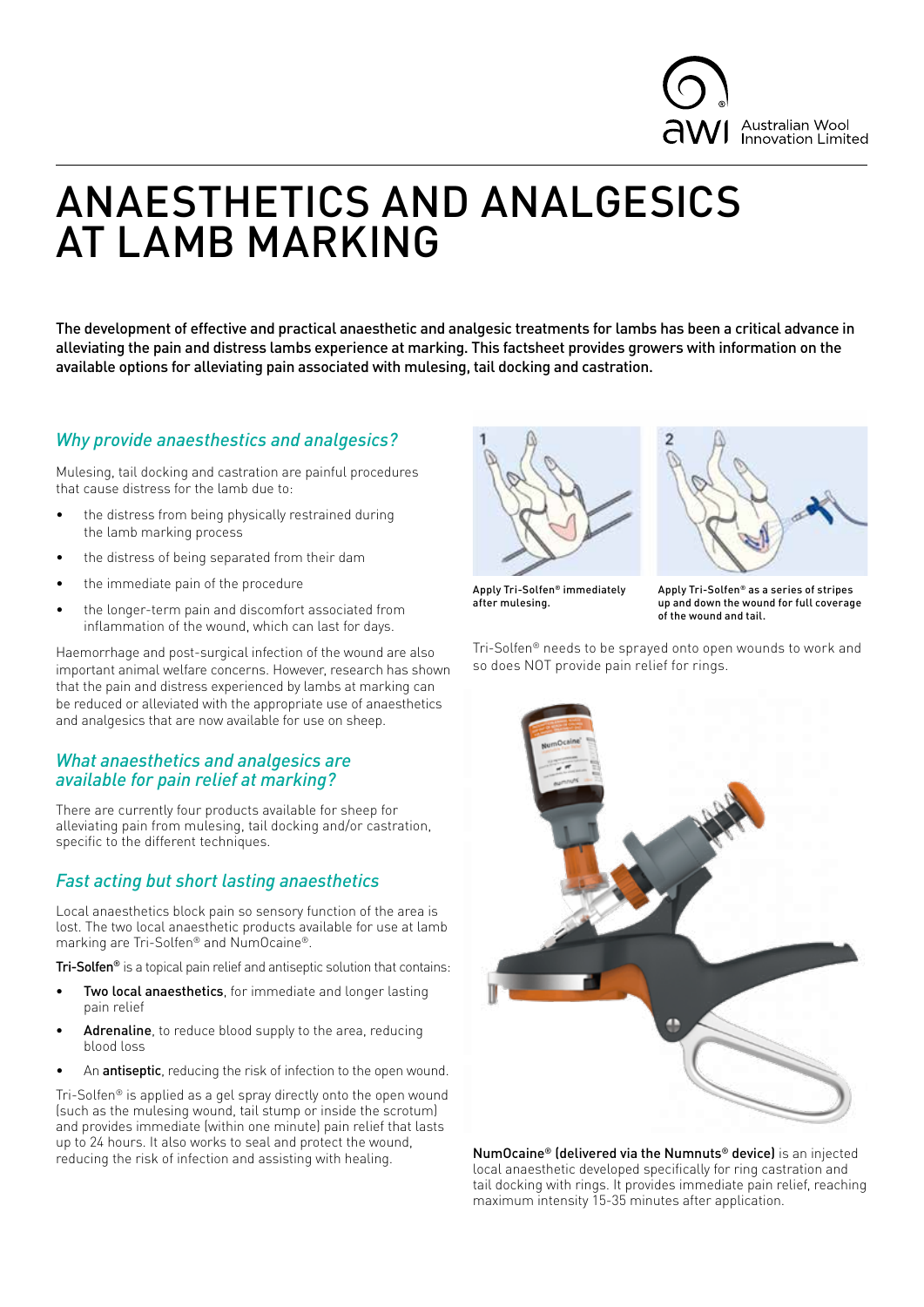# *Slow acting but longer lasting analgesics*

Two analgesic products are registered for use in sheep in Australia: Buccalgesic® and Metacam 20®, they contain the same active, meloxicam which is a non-steroidal anti-inflammatory drug (NSAID).



Buccalgesic® administers the dose of meloxicam orally as a viscous paste, inside the mouth between the gums and cheek, with no needle required.



Metacam 20® administers meloxicam as a subcutaneous injection high on the neck behind the ear.

Products with meloxicam alleviate pain and inflammation and reduce fever and fluid production caused by tissue damage. These are slower-acting than local anaesthetics, can be injected or applied orally, and provides longer-lasting pain relief for over 24 hours. When it comes to lamb marking these products can be used for mulesing, surgical castration, hot or cold knife tail docking, ring castration and ring tail docking.

The combination of both Tri-Solfen® or NumOcaine® with a meloxicam product provides the most effective pain relief and gives the lamb the best chance of recovering faster, addressing both the immediate pain and distress and any pain that might occur during the healing process, as well as reducing the possibility of infection.

When deciding the best option for providing anaesthetics or analgesics to your lambs for lamb marking it is recommended you consult your vet as there are many variables and factors to consider. It is also important to remember that all drugs used for lamb marking, whether prescribed or over the counter, have meat withhold periods associated with their use.

The welfare of lambs is underpinned by the Australian Animal Welfare Standards and Guidelines for Sheep.

These Standards and Guidelines are the legal requirements for the welfare of sheep. They have been endorsed, by all States. More information on the Standards and Guidelines can be found at: [www.](http://www.animalwelfarestandards.net.au/sheep/) [animalwelfarestandards.net.au/sheep/](http://www.animalwelfarestandards.net.au/sheep/)

It is also recommended you be aware of your State's regulations, as every State may have different pain relief requirements for sheep.

## *Further information*

Further information on best practice mulesing techniques is available at [www.wool.com/flystrikelatest,](http://www.wool.com/flystrikelatest) including

- [Plan, Prepare and Conduct Best Welfare Practice](https://www.wool.com/globalassets/wool/sheep/research-publications/welfare/improved-breech-flystrike-management/plan-prepare-conduct-best-practice-lamb-marking-training-guide.pdf)  [Lamb Marking Procedures Guide](https://www.wool.com/globalassets/wool/sheep/research-publications/welfare/improved-breech-flystrike-management/plan-prepare-conduct-best-practice-lamb-marking-training-guide.pdf)
- [Anaesthetics and analgesics including FAQs](https://www.wool.com/globalassets/wool/sheep/research-publications/welfare/improved-pain-relief/btb-81-dec2019-anaesthetics-analgesics-widely-adopted-by-woolgrowers.pdf)  [- Beyond the Bale article.](https://www.wool.com/globalassets/wool/sheep/research-publications/welfare/improved-pain-relief/btb-81-dec2019-anaesthetics-analgesics-widely-adopted-by-woolgrowers.pdf)

|                                                         | <b>Action</b>                        | Application                                                                                  | <b>WHP</b> | <b>Mulesing</b> | <b>Tail docking</b><br>with knife/<br>hot knife | <b>Castration</b><br>with knife | <b>Tail docking</b><br>with rings | <b>Castration</b><br>with rings |
|---------------------------------------------------------|--------------------------------------|----------------------------------------------------------------------------------------------|------------|-----------------|-------------------------------------------------|---------------------------------|-----------------------------------|---------------------------------|
| TRI-SOLFEN <sup>®</sup>                                 | Short<br>acting local<br>anaesthetic | Fan spray application<br>to the wound (effective<br>in less than 1 minl                      | 90 days    |                 |                                                 |                                 |                                   |                                 |
| <b>BUCCALGESIC<sup>®</sup></b>                          | Longer acting<br>analgesic           | Oral with custom<br>applicator – gel applied<br>inside the cheek (effective<br>from 10 mins) | 10 days    |                 |                                                 |                                 |                                   |                                 |
| METACAM 20 <sup>®</sup>                                 | Longer acting<br>analgesic           | Subcutaneous injection<br>into muscle high on neck<br>(effective from 10 mins)               | 11 days    |                 |                                                 |                                 |                                   |                                 |
| NUMOCAINE <sup>®</sup><br><b>INUMNUTS®</b><br>DELIVERY) | Short<br>acting local<br>anaesthetic | Injection with Numnuts <sup>®</sup><br>device (effective in less<br>than 1 min)              | $0$ days   |                 |                                                 |                                 |                                   |                                 |

Growers must follow all label directions and veterinary instructions when using pain relief products. BUCCALGESIC®, METACAM 20®, NUMOCAINE® (NUMNUTS® DELIVERY) are Section 4 (S4) veterinary medications and require consultation with your local vet. TRI-SOLFEN® is available over the counter from your local reseller.